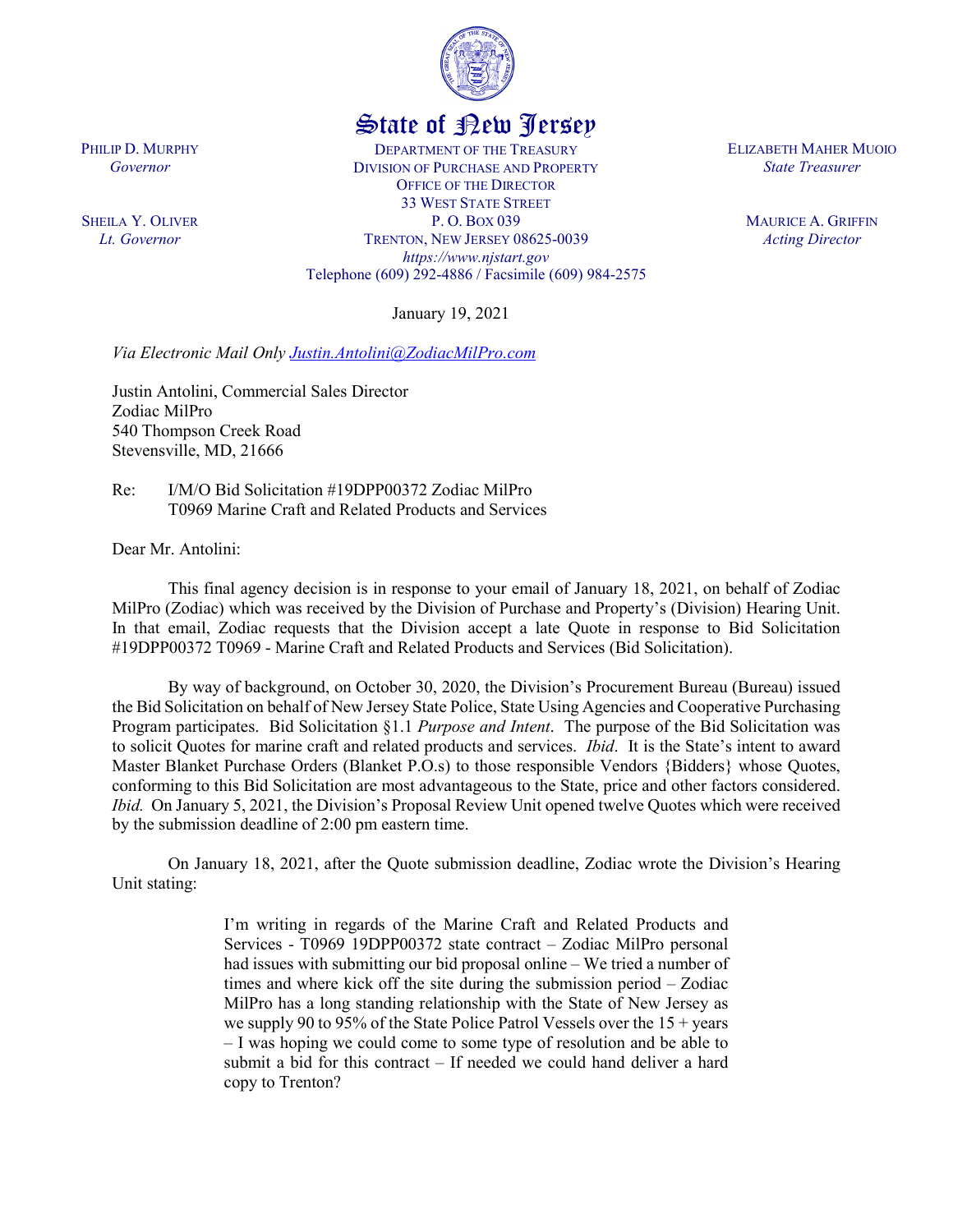In consideration of Zodiac's protest, I have reviewed the record of this procurement, including the Bid Solicitation, the relevant statutes, regulations, and case law. This review of the record has provided me with the information necessary to determine the facts of this matter and to render an informed Final Agency Decision on the merits of the protest. I set forth herein the Division's Final Agency Decision.

The Division's administrative regulations that govern the advertised procurement process establish certain requirements that must be met in order for a Quote to be accepted. Those regulations provide in relevant part:

- (a) In order to be eligible for consideration for award of contract, the bidder's proposal shall conform to the following requirements or be subject to designation as a non-responsive proposal for noncompliance:
	- 2. Be submitted on or before the due date and time and at the place specified in the RFP;

[N.J.A.C. 17:12-2.2(a)(2).]

. . .

If the requirements of N.J.A.C. 17:12-2.2 are not met, a Quote must be rejected. These regulations must be stringently enforced to maintain the equal footing of all Vendors {Bidders} and to ensure the integrity of the State's bidding process.

With respect to the mandatory Quote submission due date and time, the Bid Solicitation advised all potential Vendors {Bidders} of the requirements for proper and timely Quote submission stating:

## **1.3.2 SUBMISSION OF QUOTES**

In order to be considered for award, the Quote must be received by the Procurement Bureau of the Division at the appropriate location by the required time. Vendors {Bidders} shall submit a Quote electronically through *NJSTART*.

THE DATE AND TIME OF THE QUOTE OPENING ARE INDICATED ON THE BID SOLICITATION COVER SHEET AND ON THE "SUMMARY" TAB OF THE BID SOLICITATION WEBPAGE WITHIN *NJSTART*.

QUOTES WILL BE PUBLICLY OPENED AND ANNOUNCED BY TELEPHONE CONFERENCE ON THE DATE AND TIME OF THE QUOTE OPENING. (DIAL-IN PHONE NUMBER: 888-204-5984 / ACCESS CODE: 2602305).

IF THE QUOTE OPENING DEADLINE HAS BEEN REVISED, THE NEW QUOTE OPENING DEADLINE SHALL BE SHOWN ON THE POSTED BID AMENDMENT AND ON THE "SUMMARY" TAB OF THE BID SOLICITATION WEBPAGE WITHIN *NJSTART*.

QUOTES NOT RECEIVED PRIOR TO THE QUOTE OPENING DEADLINE SHALL BE REJECTED.